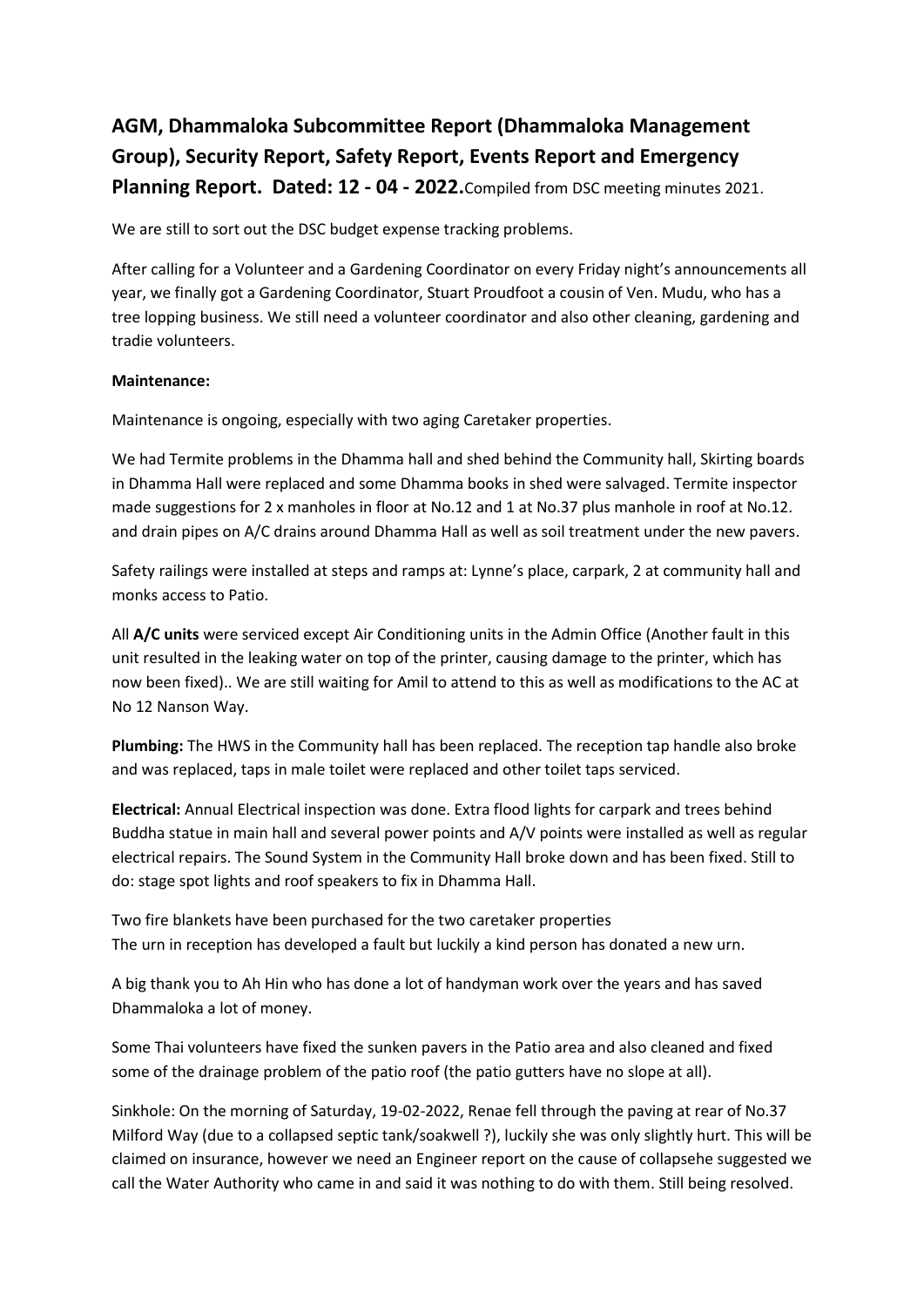**Cleaning:** Cleaning and Gardening volunteers came and went, at times we had to pay people to do the work when no volunteers were available or absent. We really should have a pool of volunteers to cover any shortfall.

Sanjee did the annual spring cleaning of the Dhamma Hall, while Bhutanese volunteers cleaned the Community Hall and the roof and gutters of patio as well.

**Gardening:** Gardening jobs and Reticulation repairs are ongoing. A new garden and reticulation were installed for the Caregroup at back of 37 Milford Way.

Trees were trimmed at Lynne's place and Reticulation repaired again in some areas. Some dead Palm trees were removed behind Monks quarters. The grass/weeds behind the community Hall needs to be slashed as it is a fire risk.

Several people have approached me to renovate the toilets at Dhammaloka, which if we are to build new ones will be a waste of money. Especially with the larger events we need more toilets and hiring portable ones costs money.

The next scheduled meeting for the DSC is on Saturday,  $07 - 05 - 2022$ , at 1.00pm.

## **Dhammaloka Security Report.**

ICP Security has not been engaged since the start of the Covid19 Pandemic. **Thefts:** An aluminium ladder was stolen, the combination lock on the small reception gate was left unlocked and consequently stolen. This was replaced. No other thefts reported to me.

**Parking:** Most of our regular patrons are doing the right thing by angle parking on Nanson Park reserve (3 cars between two trees). However as soon as one car parks parallel, others follow. Received complaints from neighbours about parking on weekends. We need regular volunteers to police the parking, especially on weekends.

### **Dhammaloka Safety (OHSE) Report.**

**Covid Update:-** The Government is still insisting that all people coming to Dhammaloka sign in or use the Covid App to sign in. Masks are required and with stage two restrictions 2 sq m rule and with capacity limits approximately halved attendance has dropped substantially. **Proof of vaccination status** is now required for many venues but not religious ones at present, however the Committeee may want to have a policy on this.

**"Containers for Change"** in the Navy **Blue Bins** obtained from City of Stirling for recycling of drink containers (plastic bottles and cans) which has been placed in a prominent position is providing some income for us.

**OHSE Policies and Procedures:** Inductions for volunteers - has been implemented. Other policies still to be finalised and are awaiting implementation.